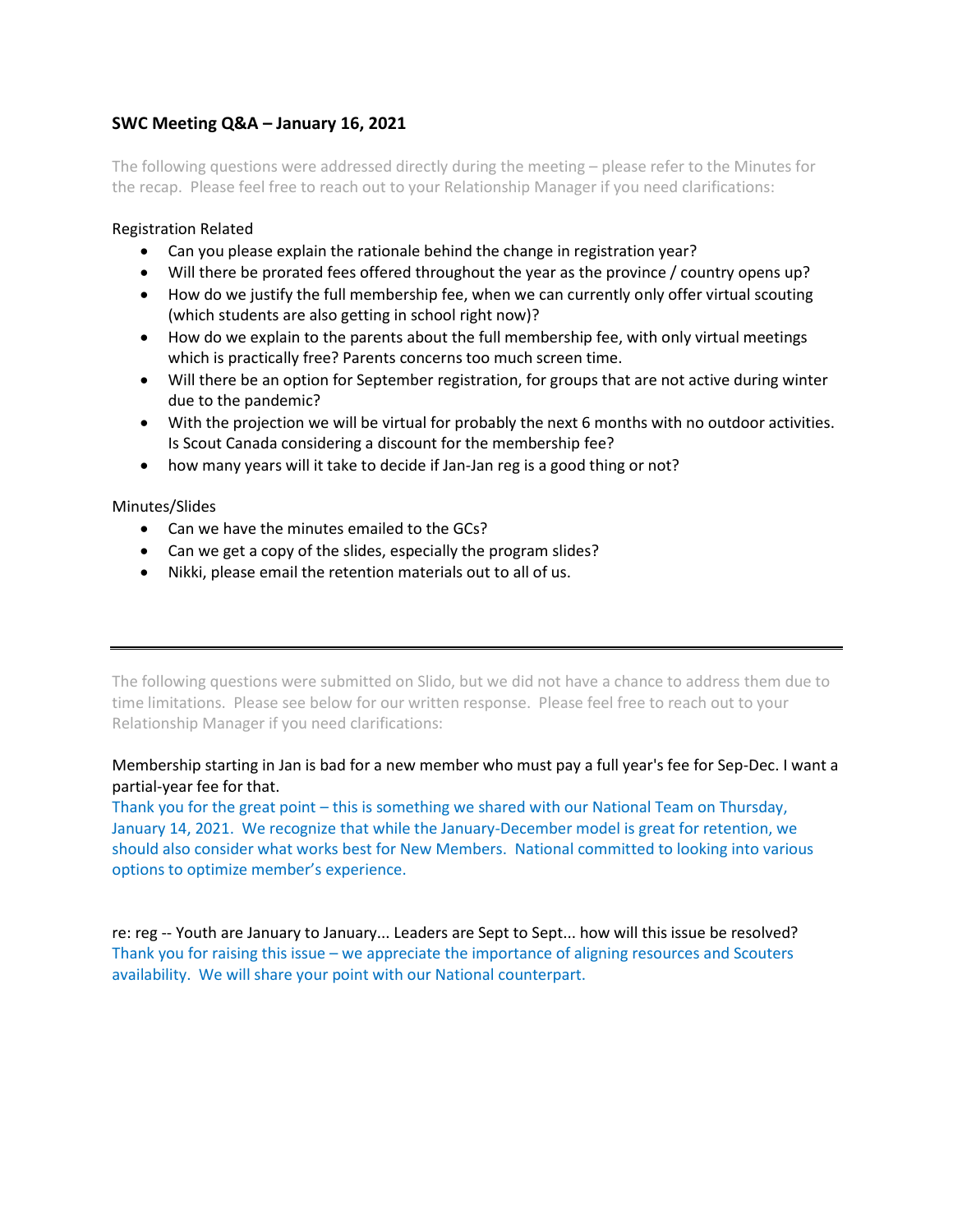The topic that went unsaid in my room - families and Scouters who aren't coming back, due to costs, timing of January, virtual fatigue, perceived quality.

We recognize Scouters, families, and kids are people too. As Kyle from 3rd Aurora said, don't take it personally – as long as your existing youth members are having fun, then you've done a great job (Side note: his Group is in a growth position already, even though we are in a COVID situation). Key points:

- Look Forward
- Think Positive
- Try our best (Please see ou[r Ice-Breaker Result](https://www.scouts.ca/assets/uploads/councils/shiningwaters/council_meetings/2021-01-16/Ice%20Breaker%20Response%20-%20Jan%2016,%202021.pdf) Slides)

During Virtual meetings, can previous year youth who have not paid for registration be included (with modification to their my scouts profile from SC). Part 1

Those that have paid could receive a discount the following year based on the number of months virtual. Part 2

My feeling is that by excluding the non paid youth that we are adding to the division in social status (financial, race, etc). Part 3

Unfortunately, our program is only for registered members. Having said that, we want Scouting to be available to **all** Canadian youth across our country, regardless of circumstance. Cost should not be a barrier to registration. Please encourage the use of the **No One Left Behind fund** [\(https://help.scouts.ca/hc/en-ca/articles/360025335571-No-One-Left-Behind-Subsidy-FAQ-\)](https://help.scouts.ca/hc/en-ca/articles/360025335571-No-One-Left-Behind-Subsidy-FAQ-).

We are also committed to being inclusive – Scouts Canada recently recruited a Director for Diversity & Inclusion, who will ensure we break down all systematic barriers (intentional or not).

You can also reach out to your Relationship Manager if the circumstance is unique.

#### Can we see registration numbers

We know in the past, our Council post registration numbers for all GCs to see and compare. At the moment, our focus is on supporting our groups as we journey through the 2<sup>nd</sup> wave of COVID. We will resume our regular Performance Management Dashboard (like in the past) at the appropriate time. In the meanwhile, we can comment Registration within Shining Waters Council is satisfactory given the current COVID situation – full credit goes to all the great Scouters within Shining Waters Council

If you wish to understand how your Group compares to other local groups (and see if you're on the right track), you can reach out to your Relationship Manager, who can provide you with specific data and statistics.

#### Is SC planning to have all members to have the vaccine as a part of its membership?

There is currently no plan to ask for proof of immunization in order to be an active member of Scouts Canada. We caution Groups in making a unilateral ruling on this item without prior consultation with parents and members – because most provinces, including Ontario, have stated that vaccination will continue to be a voluntary procedure. For sure, we will always follow the direction by the provincial medical officer of health or all local public health authorities